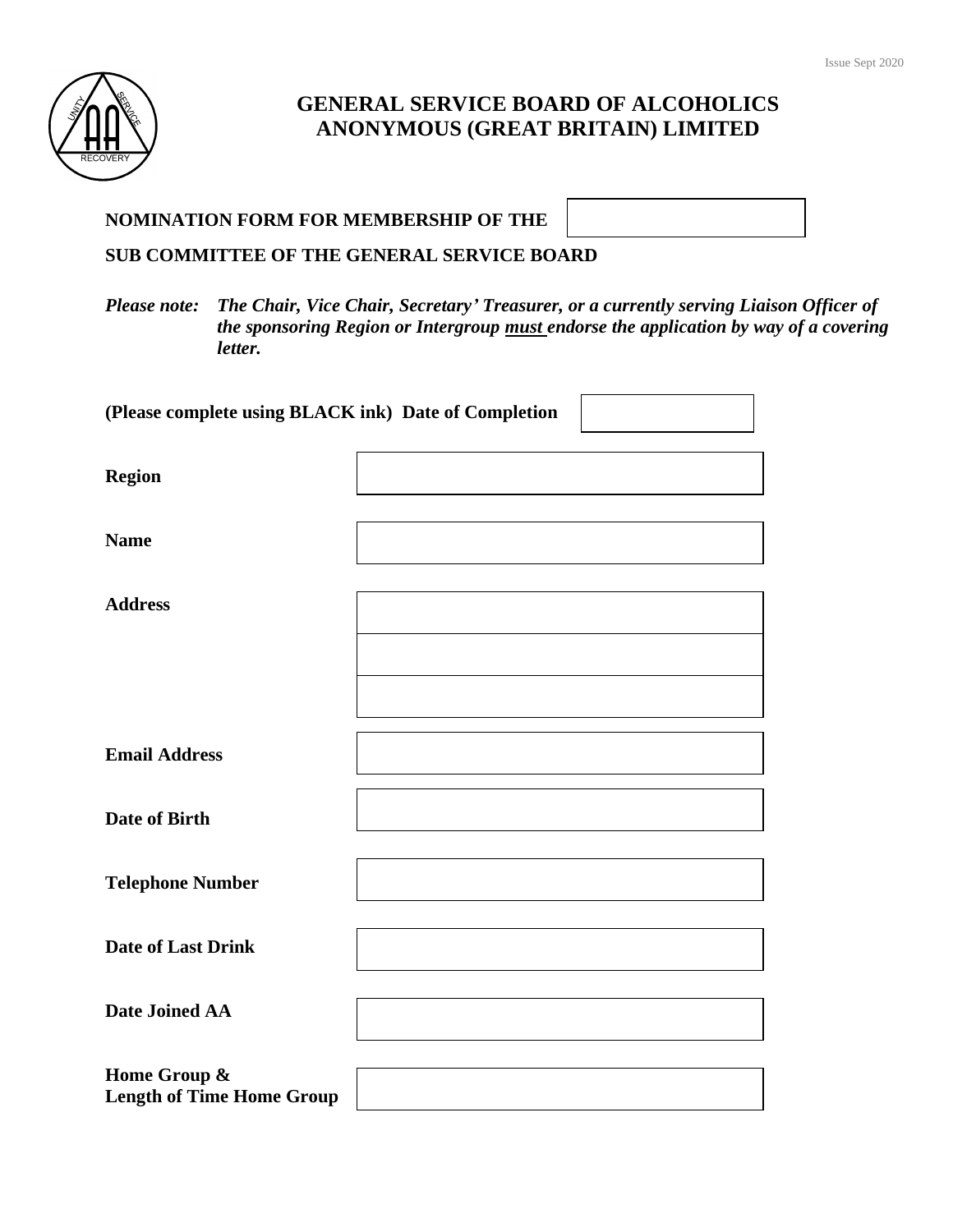#### **SERVICE EXPERIENCE**

**Please indicate your involvement with any of the areas of service listed below by ticking the appropriate boxes.**

| Group                           | Chairman<br>Secretary<br>Share | Vice Chair<br>Telephones | Treasurer<br>Literature<br>Roundabout<br>Other: |        |             |
|---------------------------------|--------------------------------|--------------------------|-------------------------------------------------|--------|-------------|
| <b>GSR</b>                      |                                | Yes                      | N <sub>0</sub>                                  |        |             |
|                                 |                                |                          |                                                 |        |             |
| Regional Representative         |                                |                          |                                                 |        |             |
|                                 |                                | Intergroup               | <b>Date</b>                                     | Region | <b>Date</b> |
| Chairman                        |                                |                          |                                                 |        |             |
| Vice Chairman                   |                                |                          |                                                 |        |             |
| Treasurer                       |                                |                          |                                                 |        |             |
| Secretary                       |                                |                          |                                                 |        |             |
| Prisons                         |                                |                          |                                                 |        |             |
| Probation/Social Services       |                                |                          |                                                 |        |             |
| Public Information              |                                |                          |                                                 |        |             |
| Telephones                      |                                |                          |                                                 |        |             |
| Health                          |                                |                          |                                                 |        |             |
| Employment                      |                                |                          |                                                 |        |             |
| Literature                      |                                |                          |                                                 |        |             |
| Share                           |                                |                          |                                                 |        |             |
| Roundabout                      |                                |                          |                                                 |        |             |
| Archives                        |                                |                          |                                                 |        |             |
| <b>Electronic Communication</b> |                                |                          |                                                 |        |             |
| Young People                    |                                |                          |                                                 |        |             |
| <b>Armed Services</b>           |                                |                          |                                                 |        |             |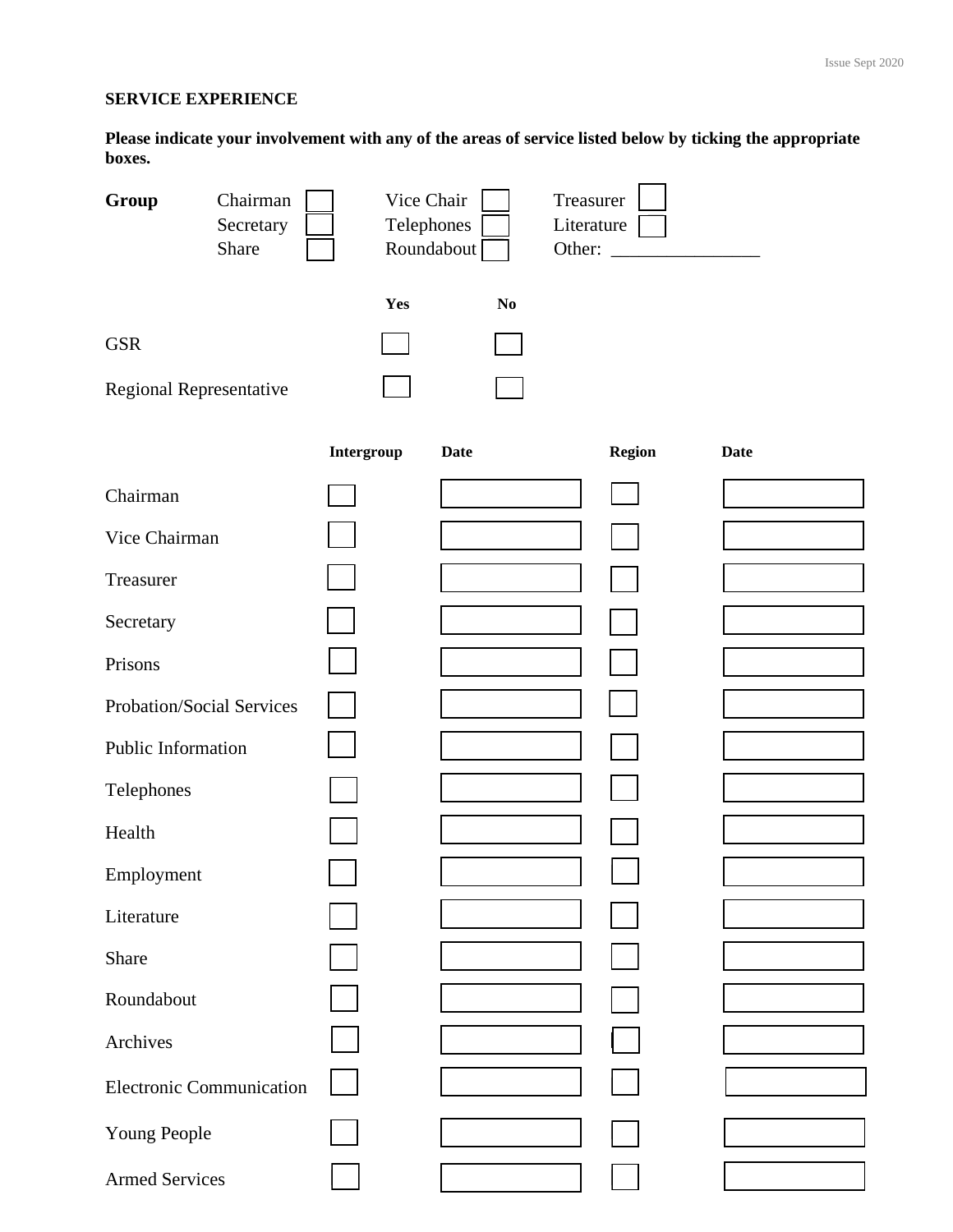**Did you complete the appropriate term of service for each service liaison position you undertook?**

**If not, why not?**

**Please give examples from your service liaison experience where you were able to be innovative and successful in your role in fulfilling AA's primary purpose.**

### **EXPERIENCE IN AREAS RELEVANT TO POSITION**

**Please use continuation sheet if you wish**

**Intergroup Experience Dates**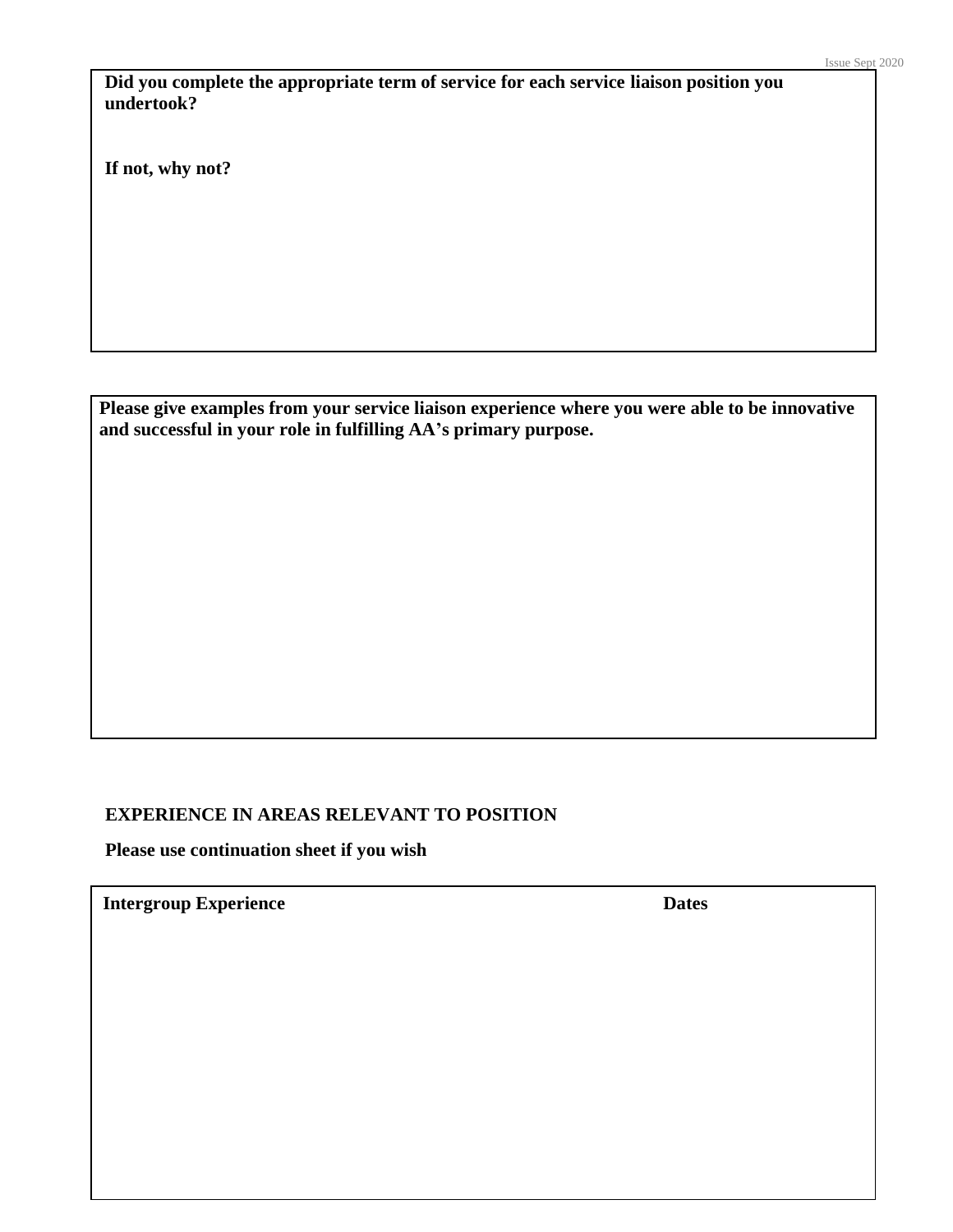## **Regional Experience Dates**

**Conference Experience Dates**

## **Previous Experience on a Sub Committee of the General Service Board**

**Name of Sub Committee Dates**